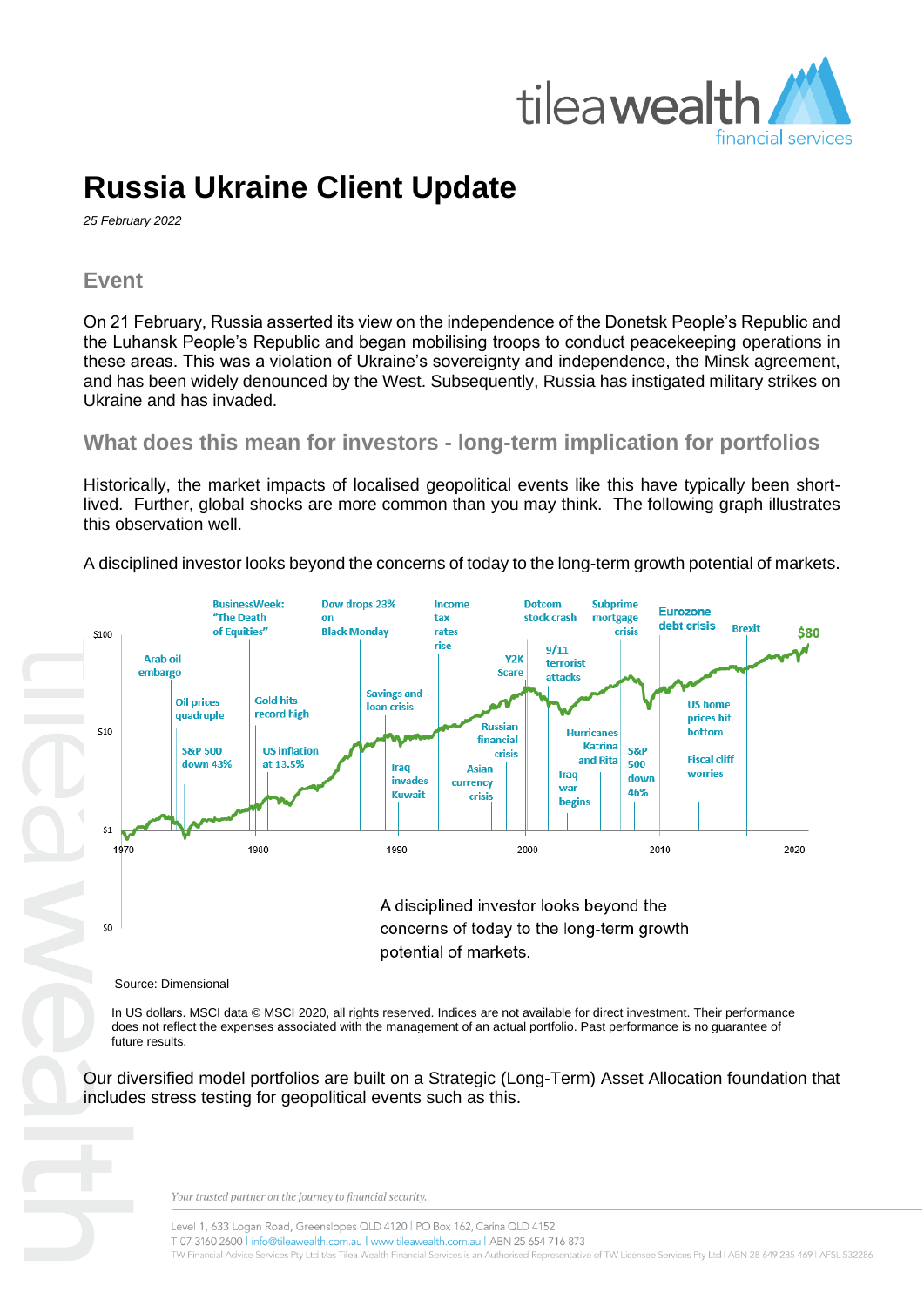We will continue to monitor the situation closely as events unfold. Further deterioration in this conflict may necessitate the need to implement defensive portfolio changes. At this stage we are not making changes and keeping a watching brief on our Asset Class weightings. There is a fair degree of defensiveness built into current settings.

From a very long-term perspective, we note that volatility has historically tended to cluster (both to the upside and downside) as per the chart below on the left, so if investors react to the large negative movements by selling out of equities, they run the risk of being out of the market for the large positive days. The consequences of missing just a handful of these "best days" can be substantial, as evidenced by the chart below on the right.



Please give our office a call if you have any questions or concerns. Clients who would like more information on the conflict, please read on.

#### **Russia has initiated a full scale military assault on Ukraine**

The build-up of Russian forces on the Ukrainian border in recent weeks has been a clear indication of intent to take action in Ukraine. In response the U.S. and NATO Member nations had for some time been providing Ukraine with military aid, including lethal weapons, anti-armour missiles, anti-armour artillery, heavy machine guns, helicopters, small arms, ammunition, radio systems, medical equipment, and spare parts. Monetary aid has also been provided. The U.S. Administration has pledged aid to Ukraine of some \$650 million to date. The U.K, Danish and Dutch Governments have also provided material monetary support.

None of this deterred Russia from taking action and invading Ukraine with missile strikes and border crossings. Russia has seized key strategic assets such as the Chernobyl Nuclear plant and have attacked both military and civilian sites.

# **U.S. and EU Member State Sanction Reactions**

Post the initial move on Ukraine by Russia, sanctions were imposed. Post the missile strikes, further sanctions have now been imposed by the U.S. and other countries. Further sanctions and action may be taken as events unfold.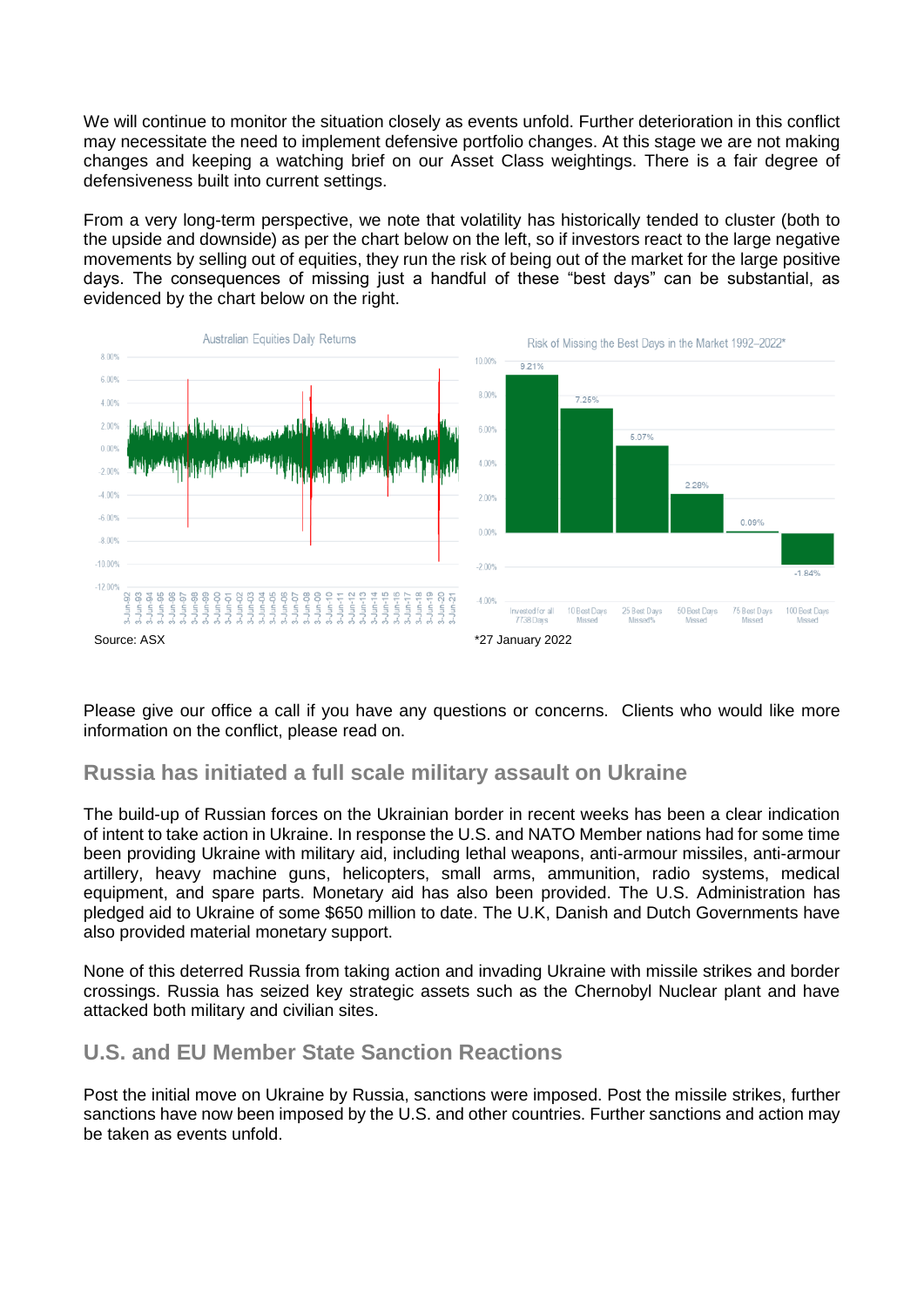The U.S. has sanctioned Russia's foreign debt, meaning it can no longer raise money from Western financial institutions. This will impact Russia's ability to finance its military efforts. Further sanctions by the West are likely as Russia deepens its invasion of Ukraine. All 27 EU Member states have agreed on a range of anti-Russia measures. Russian banks have had their assets frozen in the U.K. and certain wealthy Russian billionaires have been issued travel bans and their ability to access funds from EU banks has been denied. Further to this, trade between EU and the two rebel-held regions has been banned.

Germany has halted major infrastructure projects with Russia, including those involving the Nord Stream 2 gas pipeline, refusing to allow it to open. In addition to this, some 351 members of Russia's Duma, or parliamentary lower house have been hit with restrictions. Further restrictions that may be imposed include excluding Russia from the global financial messaging service known as Swift, used by most banks worldwide. That would seriously curtail Russia's ability to do business.

At some point, further sanctions would start to harm the economies of those imposing them, as countries such as the U.S. and Germany have strong ties with Russia via trade.

# **Equity Market and Sector Impacts**

The Russian move into Ukraine will cause further increases in equity market volatility. We will also continue to feel the impact in terms of rising energy prices. As can be seen from the graphic below, Russia and Ukraine account for a material amount of Oil and gas products at around 22% of global exports combined.



Source: Capital Economics

Russian gas exports to Europe account for 40-50% of its import requirements. Energy markets have been tight as COVID related lockdowns have abated and travel gradually resumes. We overlay this with increasing concerns around ESG and banks in western economies under pressure to cease funding for fossil fuel projects, which has further underpinned already tight supply demand dynamics. We suspect there is already a premium in energy prices for current tensions, with more upside in prices likely should full scale war break out. This feeds directly into inflationary concerns which are already a dominant theme in equity markets with most companies in the current reporting season citing rising cost pressures in terms of both materials and labour.

#### **Soft Commodities**

Soft commodities such as Wheat and Corn would likely be impacted given Russia and Ukraine account for 25% of global exports. This could potentially be an export boost for Australia if supply is restricted or sanctions placed on exports from Russia. Furthermore, not included in this graphic is ammonium nitrate, of which Russia is responsible for around 65% of global production. This is the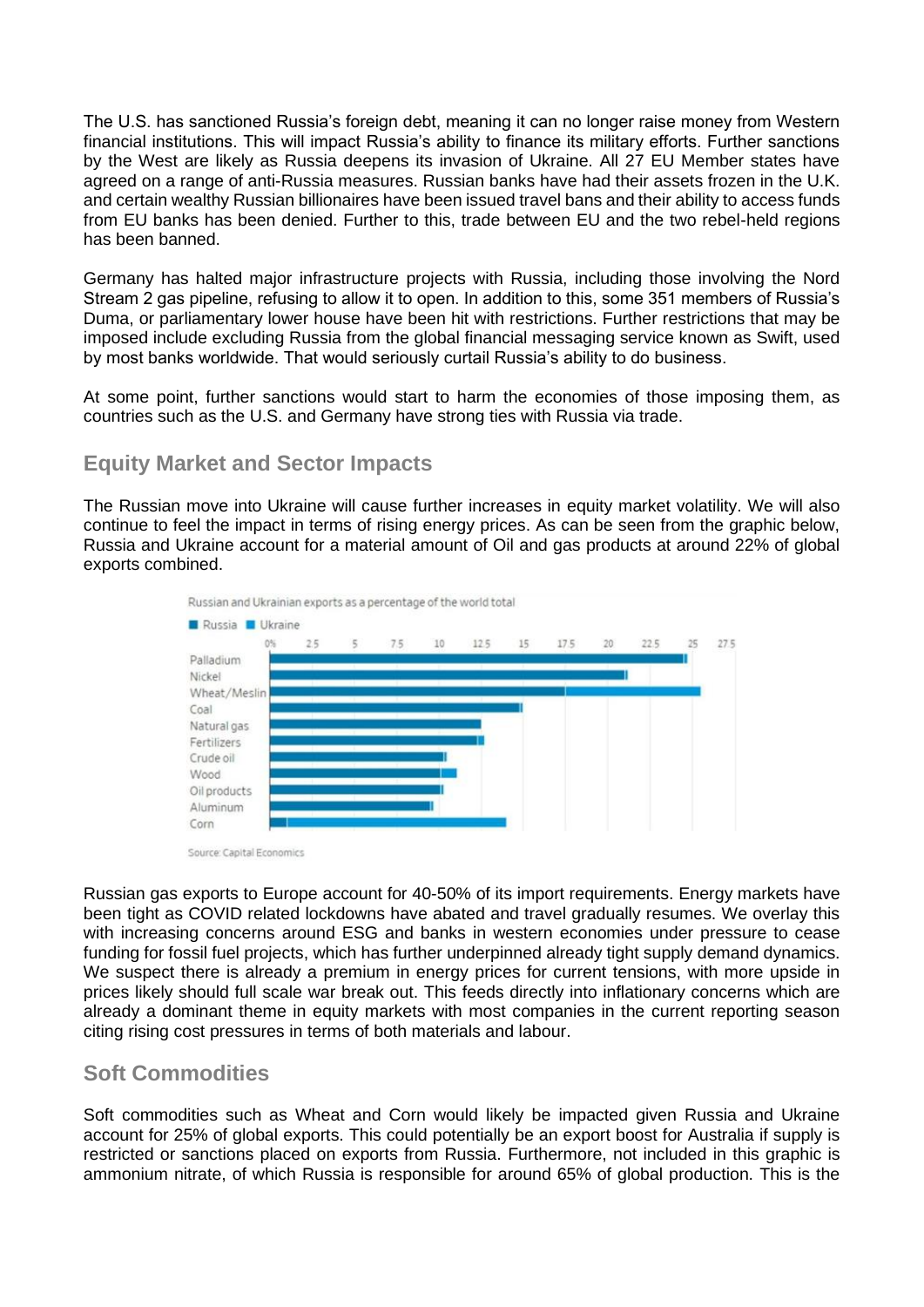primary ingredient used in fertilisers. Russia banned the export of this mineral product recently, with the ban to extend to April 2022. Should sanctions remain in place for an extended period then the impact of inflation on food prices could be enduring.

### **Asset Class Impacts Since the Russian Move into Ukraine**

#### *Commodities*

Both Oil and Gold have rallied in recent weeks, with the spectre of reduced oil supply driving prices higher. Gold has performed its traditional role in periods of market stress, with investors seeking some protection via the precious metal.



Source: Iress

#### *Interest Rates*

Interest rates have been largely driven by inflation and market expectations of rate hikes over the next 12 months, however US Bonds saw some buying as investors shifted allocations in a flight to quality given uncertainty inherent in equities markets during times of elevated uncertainty.



Source: Actuate Alliance Services

#### *Equity Markets*

Equity markets have been volatile for some time, with high growth stocks particularly suffering over the past 3 months, as the potential for rate hikes became clearer, however the increased volatility presented by the Russian invasion of Ukraine has dominated the market narrative since late January.